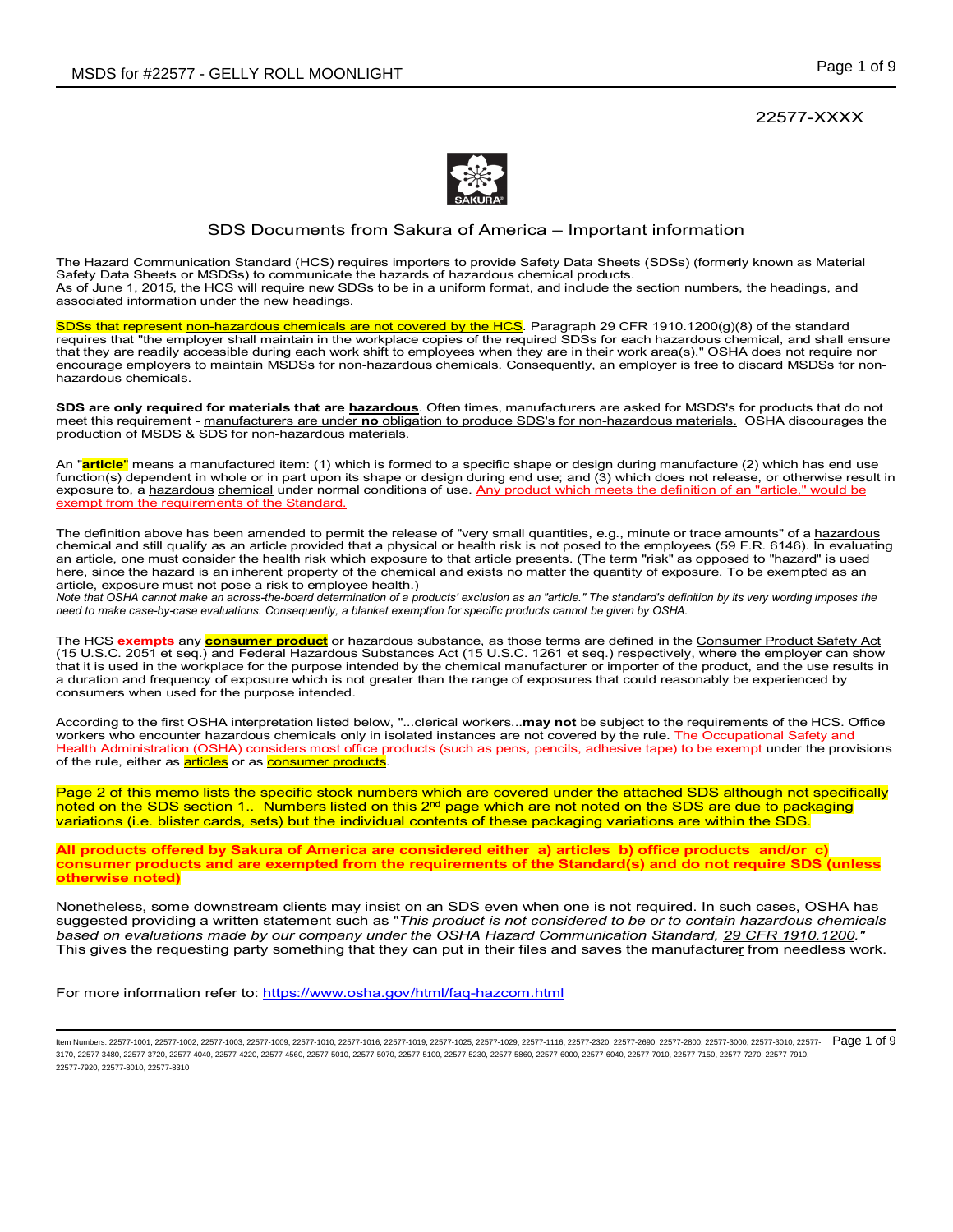# Item: GELLY ROLL Moonlight 06 **October 18th, 2019** October 18th, 2019

## **Safety Data Sheet 2nd Page Cover Letter Product Listing**

| Stock #               | <b>Brief Description</b>                                                                                           |
|-----------------------|--------------------------------------------------------------------------------------------------------------------|
| 39743                 | GELLY ROLL MOONLIGHT 06 FINE FLUORESCENT YELLOW                                                                    |
| 39744                 | GELLY ROLL MOONLIGHT 06 FINE FLUORESCENT ORANGE                                                                    |
| 39745                 | GELLY ROLL MOONLIGHT 06 FINE FLUORESCENT VERMILION                                                                 |
| 39746                 | GELLY ROLL MOONLIGHT 06 FINE FLUORESCENT PINK                                                                      |
| 39747                 | GELLY ROLL MOONLIGHT 06 FINE FLUORESCENT GREEN                                                                     |
| 39776                 | GELLY ROLL MOONLIGHT 06 FINE RED                                                                                   |
| 39777                 | <b>GELLY ROLL MOONLIGHT 06 FINE ROSE</b>                                                                           |
| 39778                 | GELLY ROLL MOONLIGHT 06 FINE PURPLE                                                                                |
| 39779                 | GELLY ROLL MOONLIGHT 06 FINE GREEN                                                                                 |
| 39780                 | <b>GELLY ROLL MOONLIGHT 06 FINE BLUE</b>                                                                           |
|                       |                                                                                                                    |
| 32025                 | GELLY ROLL MOONLIGHT 06 PALE BROWN                                                                                 |
| 32026                 | GELLY ROLL MOONLIGHT 06 YELLOW OCHRE                                                                               |
| 32027                 | GELLY ROLL MOONLIGHT 06 VANDYKE BROWN                                                                              |
| 32028                 | GELLY ROLL MOONLIGHT 06 BORDEAUX                                                                                   |
| 32029                 | GELLY ROLL MOONLIGHT 06 LAVENDER                                                                                   |
| 32030                 | <b>GELLY ROLL MOONLIGHT 06 SKY BLUE</b>                                                                            |
| 32031                 | GELLY ROLL MOONLIGHT 06 LEAF GREEN                                                                                 |
| 32032                 | GELLY ROLL MOONLIGHT 06 BLUE GREEN                                                                                 |
| 32033                 | GELLY ROLL MOONLIGHT 06 FRESH GREEN                                                                                |
| 32034                 | <b>GELLY ROLL MOONLIGHT 06 ULTRAMARINE</b>                                                                         |
| 32035                 | <b>GELLY ROLL MOONLIGHT 06 BLUE GRAY</b>                                                                           |
| 32036                 | GELLY ROLL MOONLIGHT 06 LIGHT WARM GRAY                                                                            |
| 32037                 | GELLY ROLL MOONLIGHT 06 COOL GRAY                                                                                  |
| 32038                 | GELLY ROLL MOONLIGHT 06 WARM GRAY                                                                                  |
| 32039                 | <b>GELLY ROLL MOONLIGHT 06 GREEN GRAY</b>                                                                          |
|                       |                                                                                                                    |
| 58174                 | BC, GELLY ROLL MOONLIGHT 06 FINE 5 PK - DAWN PACK                                                                  |
| Consists of:          | 1 each Fl. Yellow, Fl. Orange, Fl. Vermilion, Fl. Pink, Fl. Green                                                  |
| 58175                 | BC, GELLY ROLL MOONLIGHT 06 FINE 5 PK - DUSK PACK                                                                  |
| Consists of:          | 1 each Red, Rose, Purple, Green, Blue                                                                              |
| 58176                 | BC, GELLY ROLL MOONLIGHT 06 FINE 10 PK - ASST                                                                      |
| Consists of:          | 1 each Fl. Yellow, Fl. Orange, Fl. Vermilion, Fl. Pink, Fl. Green, Red, Rose, Purple, Green, Blue                  |
| 58177                 | SET, GELLY ROLL MOONLIGHT 06 FINE CUBE COLLECTION 16 PC                                                            |
|                       | 1 each Fl. Yellow, Fl. Orange, Fl. Vermillion, Red; 2 each Fl. Pink, Fl. Green, Rose, Purple, Green,               |
| Consists of:          | <b>Blue</b>                                                                                                        |
|                       |                                                                                                                    |
| 58170                 | BC, GELLY ROLL MOONLIGHT 06 FINE 5 PK                                                                              |
| Consists of:          | 1 EA VANDYKE BROWN, BORDEAUX, LEAF GREEN, BLUE GREEN, ULTRAMARINE                                                  |
| 58171                 | BC, GELLY ROLL MOONLIGHT 06 FINE 5 PK                                                                              |
| Consists of:          | 1 EA PALE BROWN, YELLOW OCHRE, LAVENDER, SKY BLUE, FRESH GREEN                                                     |
| 58172<br>Consists of: | BC, GELLY ROLL MOONLIGHT 06 FINE 5 PK - GRAYS<br>1 EA BLUE GRAY, LIGHT WARM GRAY, COOL GRAY, WARM GRAY, GREEN GRAY |
| 58173                 | BC, GELLY ROLL MOONLIGHT 06 FINE 10 PK                                                                             |
| Consists of:          | 1 EA PALE BROWN, YELLOW OCHRE, VANDYKE BROWN, BORDEAUX, LAVENDER, SKY BLUE,                                        |
|                       | LEAF GREEN, BLUE GREEN, FRESH GREEN, ULTRAMARINE                                                                   |
| 58179                 | GELLY ROLL MOONLIGHT 06 FINE COLLECTION 25 PC                                                                      |
|                       | 1 EA PALE BROWN, YELLOW OCHRE, VANDYKE BROWN, BORDEAUX, LAVENDER, SKY BLUE,                                        |
|                       | LEAF GREEN, BLUE GREEN, FRESH GREEN, ULTRAMARINE, BLUE GRAY, LIGHT WARM                                            |
|                       | GRAY, COOL GRAY, WARM GRAY, GREEN GRAY, FL. YELLOW, FL. ORANGE, FL. VERMILION,                                     |
| Consists of:          | FL. PINK, FL. GREEN, RED, ROSE, PURPLE, GREEN, BLUE                                                                |
|                       |                                                                                                                    |
|                       |                                                                                                                    |

ltem Numbers: 22577-1001, 22577-1002, 22577-1003, 22577-1009, 22577-1010, 22577-1018, 22577-1019, 22577-1025, 22577-1029, 22577-1018, 22577-1018, 22577-2800, 22577-2800, 22577-3800, 22577-3000, 22577-3000, 22577-3000, 2257 3170, 22577-3480, 22577-3720, 22577-4040, 22577-4220, 22577-4560, 22577-5010, 22577-5070, 22577-5100, 22577-5230, 22577-5860, 22577-6000, 22577-6040, 22577-7010, 22577-7150, 22577-7270, 22577-7910, 22577-7920, 22577-8010, 22577-8310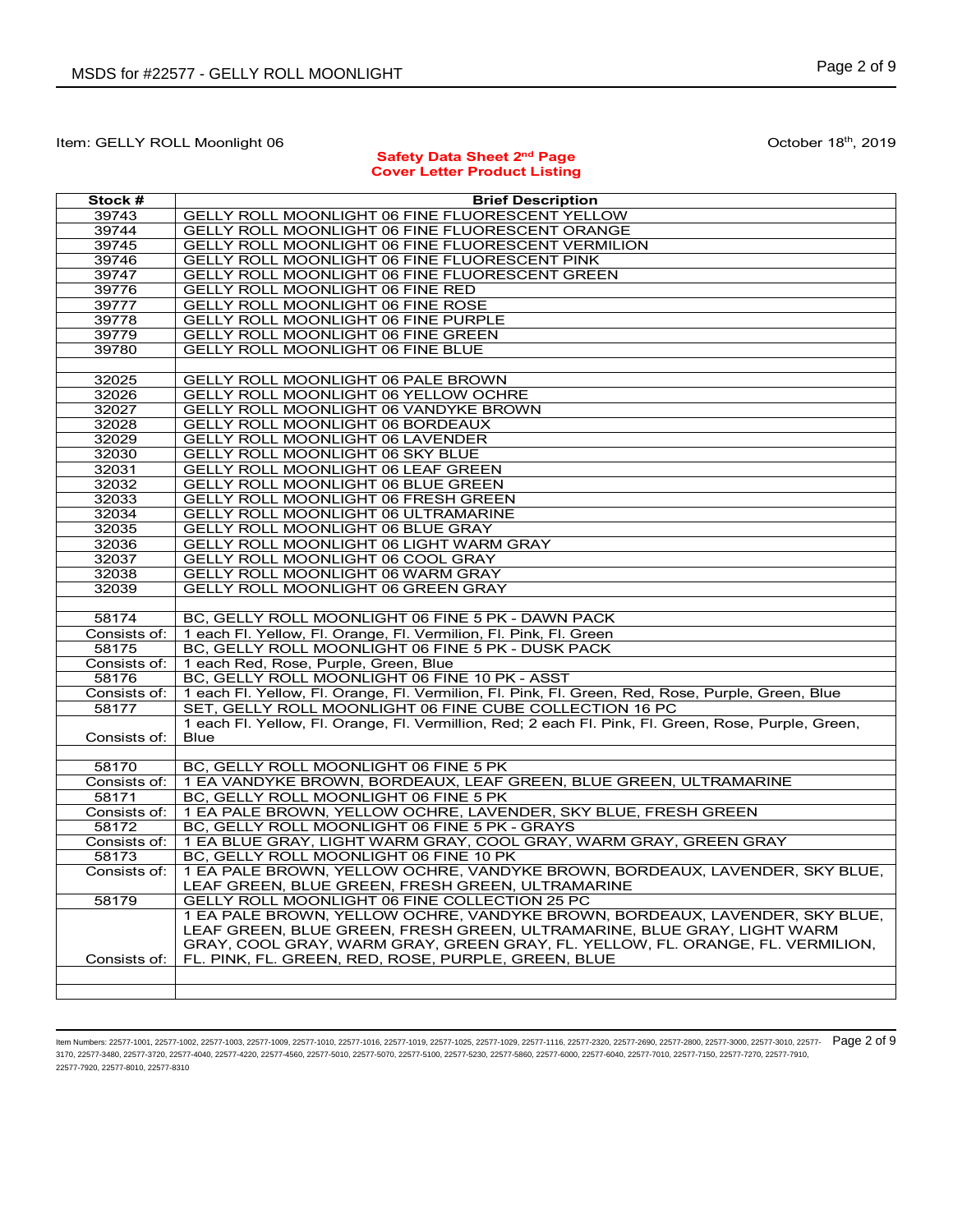Gelly Roll Moonlight 06

|                                                                               |   | <b>Safety Data Sheet</b>                                                                                                                                                                                                                                                                                                                                                                                                                                                                                                                                                               |
|-------------------------------------------------------------------------------|---|----------------------------------------------------------------------------------------------------------------------------------------------------------------------------------------------------------------------------------------------------------------------------------------------------------------------------------------------------------------------------------------------------------------------------------------------------------------------------------------------------------------------------------------------------------------------------------------|
|                                                                               |   | <b>SECTION 1: Identification of the substance/mixture and of the company/undertaking</b>                                                                                                                                                                                                                                                                                                                                                                                                                                                                                               |
| <b>Product Identifier</b>                                                     |   |                                                                                                                                                                                                                                                                                                                                                                                                                                                                                                                                                                                        |
| Substance or Mixture name                                                     | ÷ | Gelly Roll Moonlight 06 (Product code: XPGB06#4**)                                                                                                                                                                                                                                                                                                                                                                                                                                                                                                                                     |
|                                                                               |   | 25 colors                                                                                                                                                                                                                                                                                                                                                                                                                                                                                                                                                                              |
|                                                                               |   | #403 Fluorescent Yellow<br>#412 Pale Brown<br>#440<br><b>Blue Gray</b><br>#415 Yellow Ochre<br>Light Warm Gray<br>#405<br>Fluorescent Orange<br>#441<br>Fluorescent Vermilion<br>Cool Gray<br>#418<br>#417<br>Vandyke Brown<br>#444<br>Red<br>Bordeaux<br>Warm Gray<br>#419<br>#422<br>#445<br>#420<br>Fluorescent Pink<br>#423<br>Lavender<br>#446<br>Green Gray<br>#421<br>Rose<br>#425<br>Sky Blue<br>Purple<br>Leaf Green<br>#424<br>#428<br>#429<br>Green<br><b>Blue Green</b><br>#431<br>Fluorescent Green<br>Fresh Green<br>#427<br>#432<br>#436<br>Blue<br>#438<br>Ultramarine |
| EC No.                                                                        |   |                                                                                                                                                                                                                                                                                                                                                                                                                                                                                                                                                                                        |
| <b>REACH No.</b>                                                              |   |                                                                                                                                                                                                                                                                                                                                                                                                                                                                                                                                                                                        |
| CAS No.                                                                       |   |                                                                                                                                                                                                                                                                                                                                                                                                                                                                                                                                                                                        |
| Relevant identified uses of the substance or mixture and uses advised against |   |                                                                                                                                                                                                                                                                                                                                                                                                                                                                                                                                                                                        |
| Sector of uses [SU]                                                           |   | Consumer uses: Private households $(=$ general public $=$ consumers)                                                                                                                                                                                                                                                                                                                                                                                                                                                                                                                   |
| Use of the substance/mixture                                                  |   | Ink and toners                                                                                                                                                                                                                                                                                                                                                                                                                                                                                                                                                                         |
| Uses advised against                                                          |   | see section 16 for a general overview                                                                                                                                                                                                                                                                                                                                                                                                                                                                                                                                                  |
| Details of the Supplier of the Safety Data Sheet                              |   |                                                                                                                                                                                                                                                                                                                                                                                                                                                                                                                                                                                        |
| Supplier                                                                      |   | Sakura Color Products Corp. Overseas Business Division                                                                                                                                                                                                                                                                                                                                                                                                                                                                                                                                 |
| Address                                                                       |   | 1-6-20, Morinomiya-chuo, Chuo-ku, Osaka, Japan                                                                                                                                                                                                                                                                                                                                                                                                                                                                                                                                         |
| P.O.Box                                                                       |   | 540-8508                                                                                                                                                                                                                                                                                                                                                                                                                                                                                                                                                                               |
| Telephone                                                                     |   | $+81-(0)6-6910-8824$                                                                                                                                                                                                                                                                                                                                                                                                                                                                                                                                                                   |
| Telefax                                                                       |   | $+81-(0)6-6910-8834$                                                                                                                                                                                                                                                                                                                                                                                                                                                                                                                                                                   |
| E-Mail                                                                        |   | $overse(a)$ craypas.co.jp                                                                                                                                                                                                                                                                                                                                                                                                                                                                                                                                                              |
| <b>Emergency telephone number</b>                                             |   |                                                                                                                                                                                                                                                                                                                                                                                                                                                                                                                                                                                        |
| Emergency telephone number                                                    |   | $+81-(0)6-6910-8800$                                                                                                                                                                                                                                                                                                                                                                                                                                                                                                                                                                   |
| Remark                                                                        |   | Only available during office hours.                                                                                                                                                                                                                                                                                                                                                                                                                                                                                                                                                    |

XPGB06#191018US-1

#### **SECTION 2: Hazards identification**

This product is approved by ACMI (The Art & Creative Material Institute, Inc.), and carries the "AP" seal of non-toxic approval in USA.

This product is not considered hazardous in normal use as required under OSHA's Hazardous Communication Standard 29 CFR 1910.1200.

# **SECTION 3: Composition / information on ingredients** : Mixtures

| Substance                       | $\%$ (weight) | CAS No.             | <b>Trade Secret</b> |
|---------------------------------|---------------|---------------------|---------------------|
| n-Heptane                       |               | $0.4$ 142-82-5      |                     |
| Titanium dioxide                |               | 4 9-5 4 13463-67-7  |                     |
| Propane-1,2-diol, particulates  |               | $1.1 - 3.4$ 57-55-6 |                     |
| Aluminium oxides                |               | 7.5 1344-28-1       |                     |
| Carbon black                    |               | $0-1.4$   1333-86-4 |                     |
| Ethane-1,2-diol, vapour         |               | $0-2.0$ 107-21-1    |                     |
| Water, Pigment, Resin, Additive |               |                     |                     |

## **SECTION 4: First aid measures**

 **Description of first aid measures**

**General information :**

Seek medical advice immediately.

**Following inhalation:**

In case of inhalation of decomposition products, affected person should be moved into fresh air and kept still.

1/7 Item Numbers: 22577-1001, 22577-1002, 22577-1003, 22577-1009, 22577-1010, 22577-1016, 22577-1019, 22577-1025, 22577-1029, 22577-1116, 22577-2320, 22577-2690, 22577-2800, 22577-3000, 22577-3010, 22577- Page 3 of 93170, 22577-3480, 22577-3720, 22577-4040, 22577-4220, 22577-4560, 22577-5010, 22577-5070, 22577-5100, 22577-5230, 22577-5860, 22577-6000, 22577-6040, 22577-7010, 22577-7150, 22577-7270, 22577-7910, 22577-7920, 22577-8010, 22577-8310

2019/10/18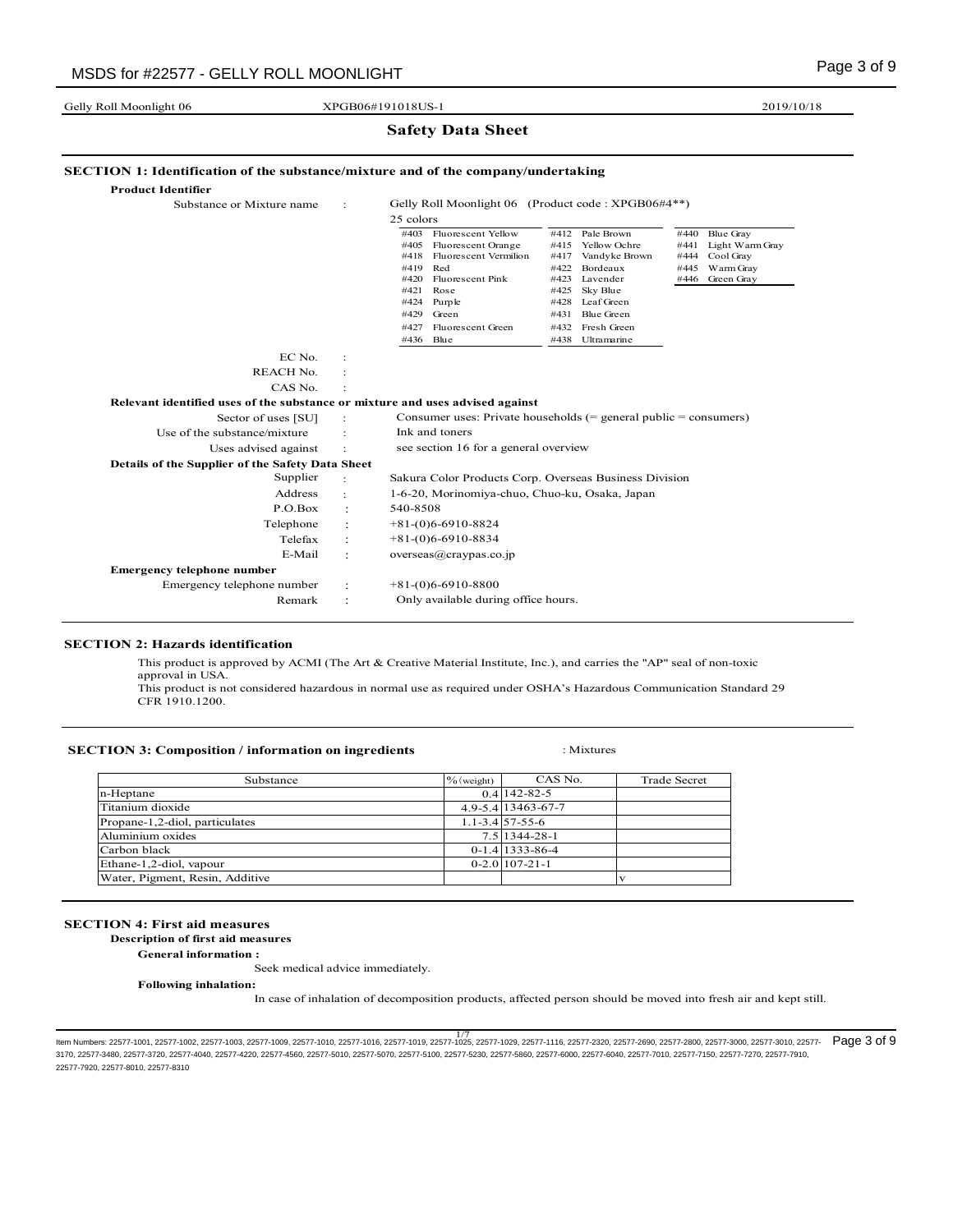| Gelly Roll Moonlight 06             | XPGB06#191018US-1                                                                                                           | 2019/10/18 |
|-------------------------------------|-----------------------------------------------------------------------------------------------------------------------------|------------|
| Following skin contact              |                                                                                                                             |            |
|                                     | Wash immediately with : Water and soap                                                                                      |            |
|                                     | In the case of contact with hot melt, treat skin with :                                                                     |            |
|                                     | No data available                                                                                                           |            |
|                                     | Do not wash with : No data available                                                                                        |            |
| After eye contact:                  |                                                                                                                             |            |
|                                     | In case of eye irritation consult an ophthalmologist. Rinse immediately carefully and thoroughly with eye-bath or<br>water. |            |
| After ingestion:                    |                                                                                                                             |            |
|                                     | Rinse mouth thoroughly with water.                                                                                          |            |
| If swallowed immediately drink:     |                                                                                                                             |            |
|                                     | No data available                                                                                                           |            |
| Self-protection of the first aider: |                                                                                                                             |            |
|                                     | No data available                                                                                                           |            |
|                                     | Most important symptoms and effects, both acute and delayed                                                                 |            |
| <b>Symptoms</b>                     |                                                                                                                             |            |
| The following symptoms may occur:   |                                                                                                                             |            |
|                                     | No data available                                                                                                           |            |
| <b>Effects:</b>                     | No data available                                                                                                           |            |
|                                     | Indication of any immediate medical attention and special treatment needed                                                  |            |
| Notes for the doctor:               |                                                                                                                             |            |
|                                     | No data available                                                                                                           |            |
| <b>Special treatment:</b>           |                                                                                                                             |            |
|                                     | No data available                                                                                                           |            |
|                                     |                                                                                                                             |            |
|                                     |                                                                                                                             |            |

#### **SECTION 5: Firefighting measures**

#### **Extinguishing media**

 Suitable extinguishing media : Unsuitable extinguishing media: Water ABC-powder Carbon dioxide (CO2) Dry sand

Not applicable

# **Special hazards arising from the substance or mixture**

Hazardous combustion products :

No data available

#### **Advice for firefighters**

Special protective equipment for firefighters:

No data available

## **Additional information:**

No data available

#### **SECTION 6: Accidental release measures**

## **Personal precautions,protective equipment and emergency procedures**

**Personal precautions :**

No data available

#### **Protective equipment :**

No data available

#### **Emergency procedures :**

Provide adequate ventilation.

#### **Enviromental precautions :**

Do not allow to enter into surface water or drains.

#### **Methods and materials for containment and cleaning up**

**For containment** 

Suitable material for taking up:

No data available

#### **For cleaning up**

 Suitable material for diluting or neutralising : No data available

ltem Numbers: 22577-1001, 22577-1002, 22577-1003, 22577-1009, 22577-1010, 22577-1016, 22577-1019, 22577-1025, 22577-1029, 22577-1116, 22577-2320, 22577-2690, 22577-2800, 22577-3000, 22577-3010, 22577-<br>Item Numbers: 22577-1 3170, 22577-3480, 22577-3720, 22577-4040, 22577-4220, 22577-4560, 22577-5010, 22577-5070, 22577-5100, 22577-5230, 22577-5860, 22577-6000, 22577-6040, 22577-7010, 22577-7150, 22577-7270, 22577-7910, 22577-7920, 22577-8010, 22577-8310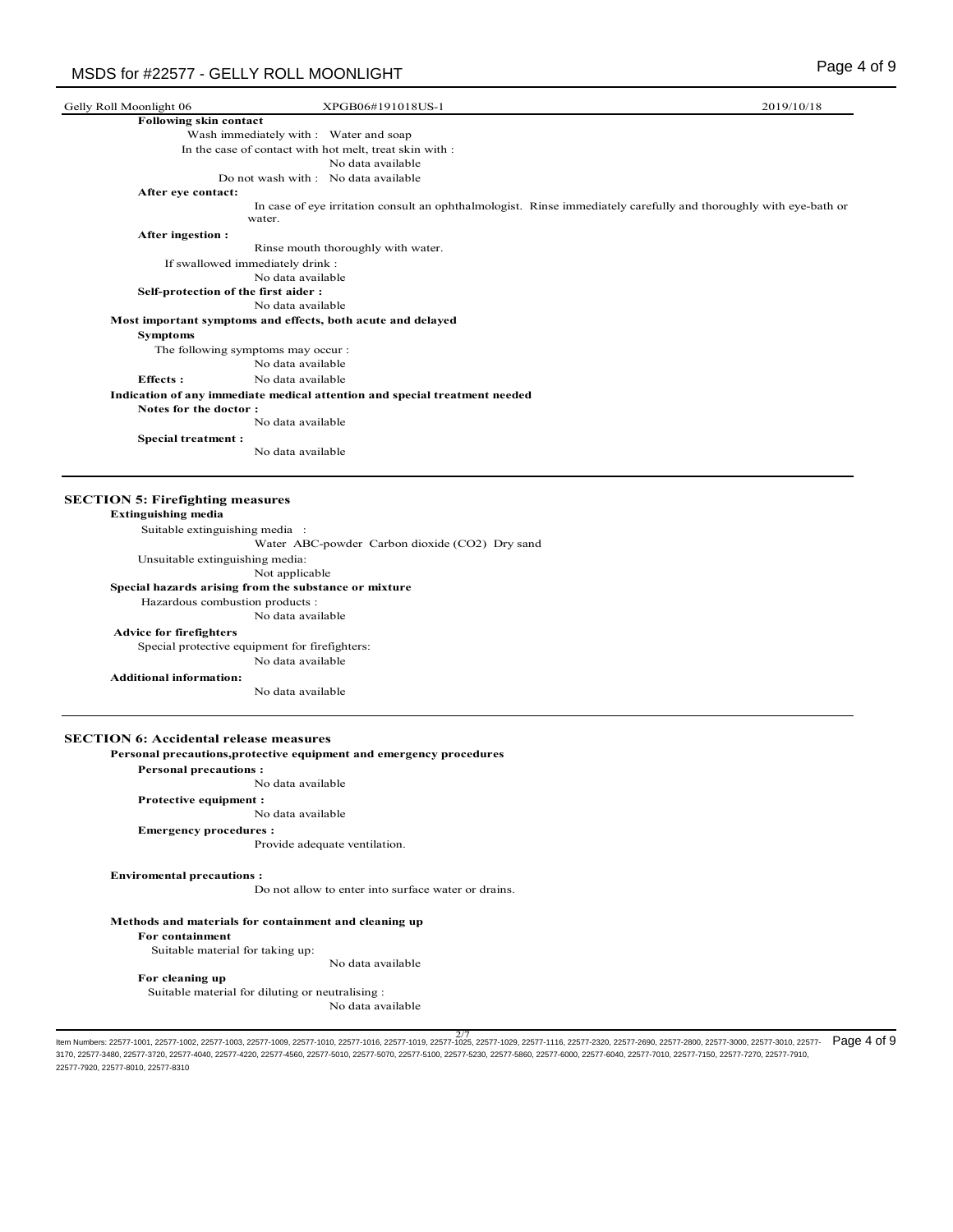Gelly Roll Moonlight 06 **XPGB06#191018US-1** 2019/10/18

 **Reference to other sections :** Disposal: see section 13

| <b>Precautions for safe handling</b>                         |                                                                   |
|--------------------------------------------------------------|-------------------------------------------------------------------|
| <b>Protective measure</b>                                    |                                                                   |
| Advice on safe handling                                      |                                                                   |
|                                                              | Avoid: Not applicable                                             |
| Handle under (gas):                                          | Not applicable                                                    |
| Handle under (liquid): Not applicable                        |                                                                   |
|                                                              | Remark: No data available                                         |
| <b>Measures to prevent fire</b>                              |                                                                   |
| Keep wet with : Not applicable                               |                                                                   |
|                                                              | Do not mix with : No data available                               |
|                                                              | Keep away from: No data available                                 |
|                                                              | Remark: No data available                                         |
| Measures to prevent aerosol and dust generation              |                                                                   |
|                                                              | During filling, metering and sampling should be used if possible: |
|                                                              | Not applicable                                                    |
| Use the following local exhaust ventilation type :           | Not applicable                                                    |
| <b>Environmental precaution:</b>                             |                                                                   |
|                                                              | Not applicable                                                    |
| Special requirements or handling rules :                     | Not applicable                                                    |
| Advice on general occupational hygiene :                     |                                                                   |
| Not applicable                                               |                                                                   |
| Conditions for safe storage, including any incompatibilities |                                                                   |
| <b>Packaging materials</b>                                   |                                                                   |
| Suitable container/equipment material:                       | No data available                                                 |
| Unsuitable container/equipment material:                     | Not applicable                                                    |
| Hints on joint storage                                       |                                                                   |
| Storage class:                                               | no classification                                                 |
| <b>Materials to avoid:</b>                                   | Not applicable                                                    |

## **SECTION 8: Exposure controls/personal protection**

## **Control parameters**

| Ingredient              | CAS NO.        | Country   |     | <b>TWA</b>  |     | <b>STEL</b> |     | Ceiling |
|-------------------------|----------------|-----------|-----|-------------|-----|-------------|-----|---------|
|                         |                |           | ppm | mg/m3       | ppm | mg/m3       | ppm | mg/m3   |
| Ethane-1,2-diol, vapour | $107 - 21 - 1$ | US        | 25  |             | 50  |             |     |         |
| n-Heptane               | 142-82-5       | US        | 85  | 350         |     |             | 440 | 1800    |
| Carbon black            | 1333-86-4      | US        |     | $\cdot$ 0.1 |     |             |     |         |
| Titanium dioxide        | 13463-67-7     | <b>US</b> |     | 10          |     |             |     |         |
| Aluminium oxides        | 1344-28-1      | US        |     |             |     |             |     |         |

|  | Ingredien | NI<br>л<br>$\sim$<br>◡ | $\sim$ $\sim$<br>$\sim$<br>i Hi<br>NG | $\sim$<br>⊣Count™ | Unit | Limit value | Parameter |
|--|-----------|------------------------|---------------------------------------|-------------------|------|-------------|-----------|
|--|-----------|------------------------|---------------------------------------|-------------------|------|-------------|-----------|

## **Exposure controls**

**Appropriate engineering controls**

Initial Remarks : See section 7. No additional measures necessary.

Substance/mixture related mesures to privent exposure during identified users :

- No data available
- Technical mesures to provent exposure :

No data available

3/7<br>Item Numbers: 22577-1001, 22577-1002, 22577-1003, 22577-1009, 22577-1010, 22577-1016, 22577-1019, 22577-1025, 22577-11129, 22577-1116, 22577-2320, 22577-2690, 22577-2800, 22577-3000, 22577-3010, 22577-<br>المواجهة المجمو 3170, 22577-3480, 22577-3720, 22577-4040, 22577-4220, 22577-4560, 22577-5010, 22577-5070, 22577-5100, 22577-5230, 22577-5860, 22577-6000, 22577-6040, 22577-7010, 22577-7150, 22577-7270, 22577-7910, 22577-7920, 22577-8010, 22577-8310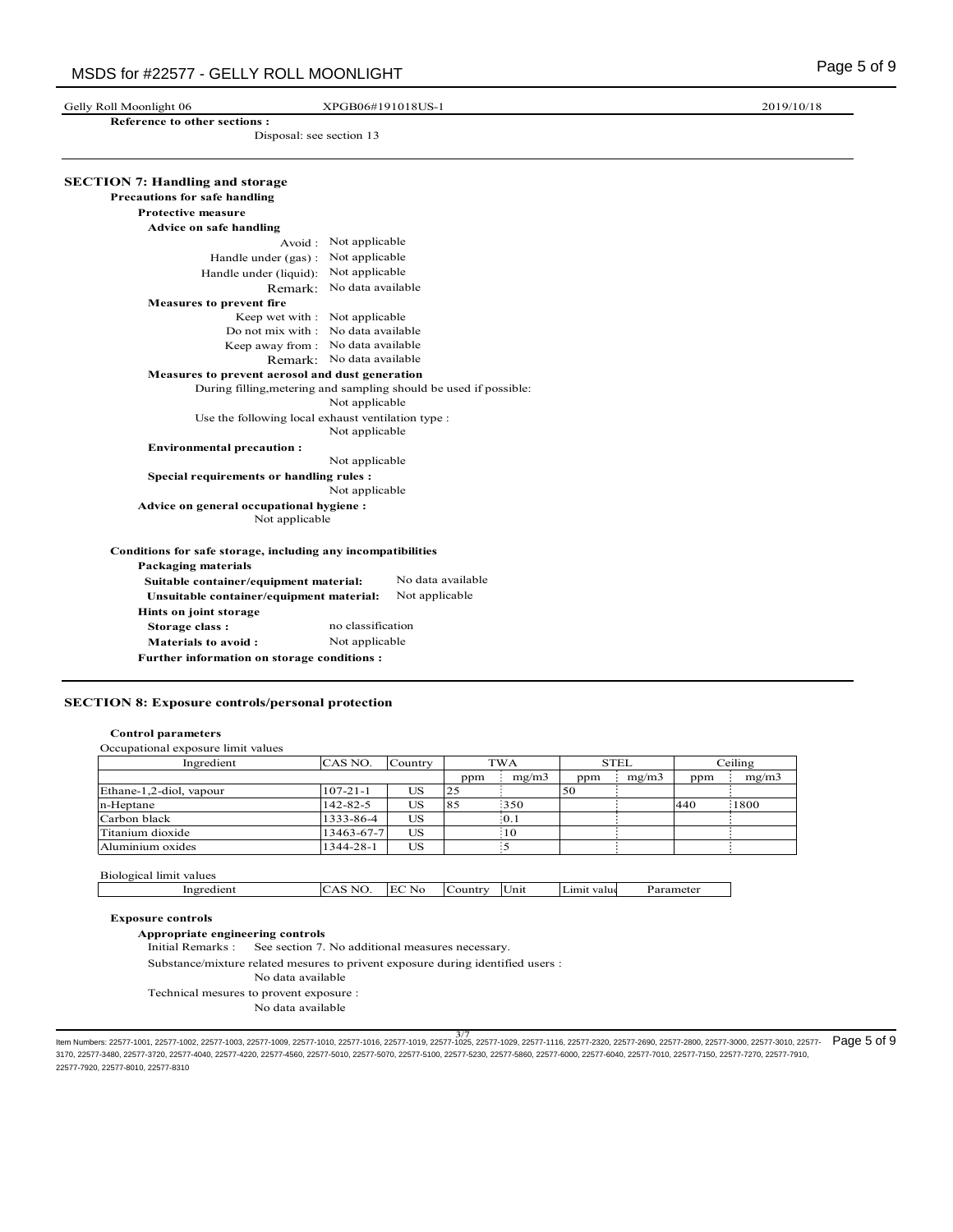| Gelly Roll Moonlight 06                                   | XPGB06#191018US-1                                                                | 2019/10/18 |
|-----------------------------------------------------------|----------------------------------------------------------------------------------|------------|
| Personal protection equipment                             |                                                                                  |            |
| <b>Eye/face protection</b>                                |                                                                                  |            |
| Suitable eye protection : No data available               |                                                                                  |            |
|                                                           | Remark: No data available                                                        |            |
| <b>Skin protection</b>                                    |                                                                                  |            |
| Hand protection                                           |                                                                                  |            |
|                                                           | Suitable gloves type : No data available                                         |            |
|                                                           | Suitable material : No data available                                            |            |
|                                                           | Required properties : No data available                                          |            |
|                                                           | Remark: No data available                                                        |            |
| Body protection                                           |                                                                                  |            |
| Suitable protective clothing : No data available          |                                                                                  |            |
| Required properties :                                     | No data available                                                                |            |
|                                                           | Recommended material : No data available                                         |            |
| <b>Respiratory protection</b>                             |                                                                                  |            |
| Respiratory protection necessary at :                     |                                                                                  |            |
| No data available                                         |                                                                                  |            |
|                                                           | According to experience this refers to the following tasks:                      |            |
| No data available                                         |                                                                                  |            |
| Suitable respiratory protection apparatus :               |                                                                                  |            |
| No data available                                         |                                                                                  |            |
| <b>Remarks:</b>                                           |                                                                                  |            |
| No data available                                         |                                                                                  |            |
| <b>Environmental exposure controls</b>                    |                                                                                  |            |
| <b>Technical measures to prevent exposure</b>             |                                                                                  |            |
| Use the following filter types for cleaning waste gases : |                                                                                  |            |
| No data available                                         |                                                                                  |            |
| No data available                                         | Use the following recovery and/or abatement technique for cleaning waste gases : |            |
| No data available                                         | Use the follwoing chemical treatment methods for waste water:                    |            |

 $1)$ 

## **SECTION 9: Physical and chemical properties**

| Physical state                                                 | liquid                 |
|----------------------------------------------------------------|------------------------|
| Color                                                          | 25 Colors (See Section |
| Odour                                                          | odourless              |
| PH                                                             | No data available      |
| Melting point/freezing point                                   | No data available      |
| Initial boiling point and boiling range                        | ca. 100°C              |
| Flash point                                                    | No data available      |
| Evaporation rate                                               | No data available      |
| Flammability                                                   | No data available      |
| Upper/lower flammability or explosive limits No data available |                        |
| Vapour pressure                                                | No data available      |
| Vapour density                                                 | No data available      |
| Density                                                        | No data available      |
| Solubility(ies)                                                | Soluble                |
| Partition coefficient: n-octanol/water                         | No data available      |
| Auto-ignition temperature                                      | No data available      |
| Decomposition temperature                                      | No data available      |
| Viscosity                                                      | No data available      |
| <b>Explosive properties</b>                                    | No data available      |
| Oxidising properties                                           | No data available      |
|                                                                |                        |

4/7 Item Numbers: 22577-1001, 22577-1002, 22577-1003, 22577-1009, 22577-1010, 22577-1016, 22577-1019, 22577-1025, 22577-1029, 22577-1116, 22577-2320, 22577-2690, 22577-2800, 22577-3000, 22577-3010, 22577- Page 6 of 93170, 22577-3480, 22577-3720, 22577-4040, 22577-4220, 22577-4560, 22577-5010, 22577-5070, 22577-5100, 22577-5230, 22577-5860, 22577-6000, 22577-6040, 22577-7010, 22577-7150, 22577-7270, 22577-7910, 22577-7920, 22577-8010, 22577-8310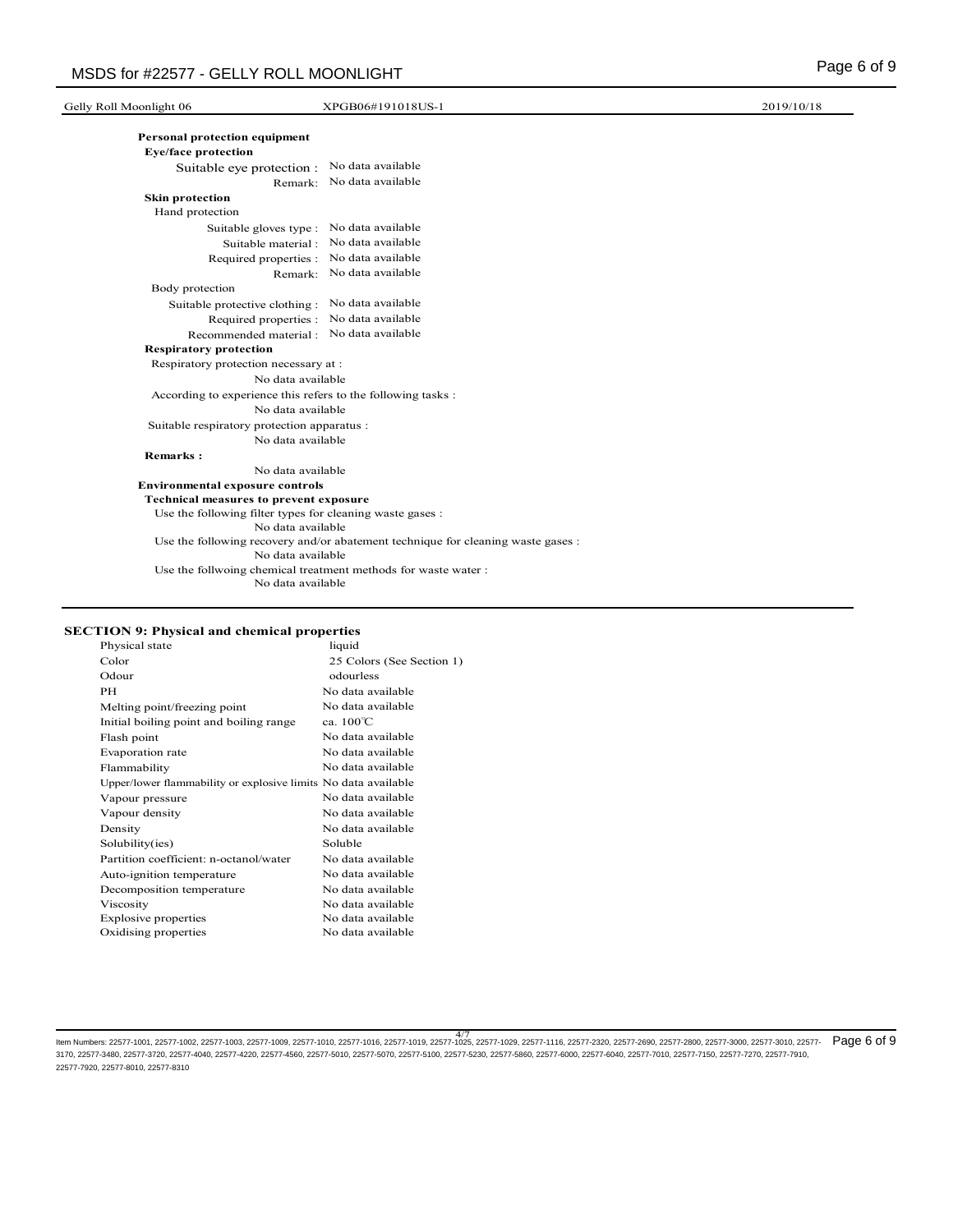## Gelly Roll Moonlight 06 **XPGB06#191018US-1** 2019/10/18

## **SECTION 10: Stability and reactivity**

| <b>Reactivity:</b>                        |                                                                                                |
|-------------------------------------------|------------------------------------------------------------------------------------------------|
|                                           | No data available                                                                              |
| <b>Chemical stability:</b>                |                                                                                                |
|                                           | The product is chemically stable under recommended conditions of storage, use and temperature. |
| <b>Possibility of hazardius reactions</b> |                                                                                                |
| In case of melting:                       |                                                                                                |
|                                           | No data available                                                                              |
| In case of vaporization :                 |                                                                                                |
|                                           | No data available                                                                              |
| In case of freezing :                     |                                                                                                |
|                                           | No data available                                                                              |
| <b>Condition to avoid</b>                 |                                                                                                |
| In dry state:                             |                                                                                                |
|                                           | No data available                                                                              |
| In an isolated state:                     |                                                                                                |
|                                           | No data available                                                                              |
|                                           | In fine dispersion/spraying/misting:                                                           |
|                                           | No data available                                                                              |
| In case of warming:                       |                                                                                                |
|                                           | No data available                                                                              |
| In case of light influence :              |                                                                                                |
|                                           | No data available                                                                              |
|                                           | In case of impact or pressure influence :                                                      |
|                                           | No data available                                                                              |
| In case of air intake:                    |                                                                                                |
|                                           | No data available                                                                              |
|                                           | In case of exceeding the storage time:                                                         |
|                                           | No data available                                                                              |
|                                           | In case of exceeding the storage temperature :                                                 |
|                                           | No data available                                                                              |
| <b>Incompatible materials</b>             |                                                                                                |
| <b>Materials to avoid</b>                 | No data available                                                                              |
|                                           |                                                                                                |
| Hazardous decomposition products:         | No data available                                                                              |
|                                           |                                                                                                |
| <b>Additional information</b>             | No data available                                                                              |
|                                           |                                                                                                |

## **SECTION 11: Toxicological information**

 This product is approved by ACMI (The Art & Creative Material Institute, Inc.), and carries the "AP" seal of non-toxic approval in USA.

# **SECTION 12: Ecological information**

**Hazardous to the aquatic environment-Acute hazard:**

**Hazardous to the aquatic environment-Chronic hazard:**

**Hazardous to the ozone layer :**

**Additional ecotoxicological information:** No data available

5/7<br>Item Numbers: 22577-1001, 22577-1002, 22577-1003, 22577-1009, 22577-1010, 22577-1016, 22577-1019, 22577-1025, 22577-11129, 22577-1116, 22577-2320, 22577-2690, 22577-2800, 22577-3000, 22577-3010, 22577-<br>Item Numbers: 22 3170, 22577-3480, 22577-3720, 22577-4040, 22577-4220, 22577-4560, 22577-5010, 22577-5070, 22577-5100, 22577-5230, 22577-5860, 22577-6000, 22577-6040, 22577-7010, 22577-7150, 22577-7270, 22577-7910, 22577-7920, 22577-8010, 22577-8310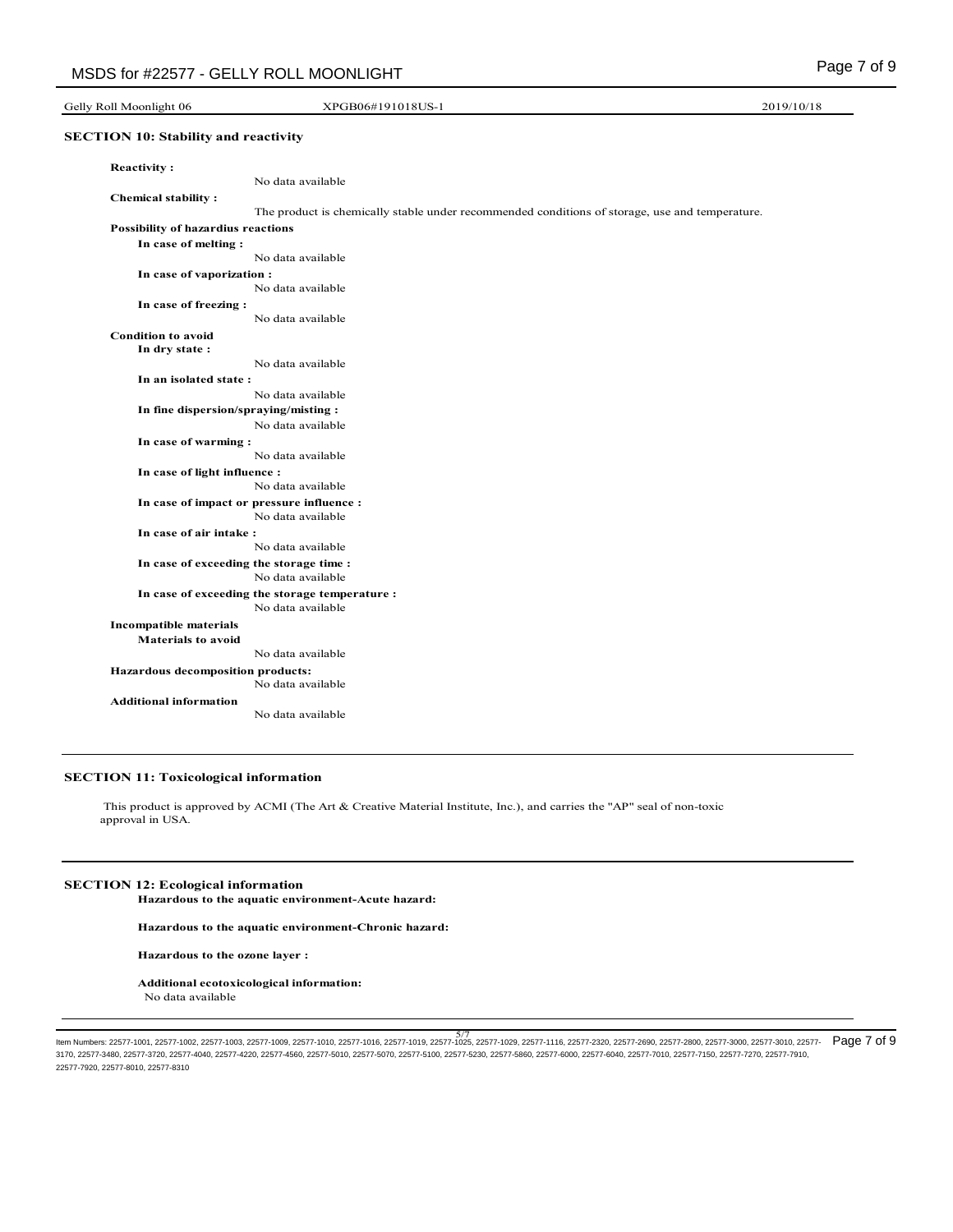Gelly Roll Moonlight 06 **XPGB06#191018US-1** 2019/10/18

## **SECTION 13: Disposal considerations**

| <b>Waste treatment methods</b>                  |
|-------------------------------------------------|
| Product/packaging disposal                      |
| Properties of waste which render it hazardous : |
| No data available                               |
| Waste treatment option :                        |
| Appropriate disposal/Product                    |
| No data available                               |
| Appropriate disposal/Package                    |
| No data available                               |
| Remarks:                                        |
| No data available                               |
|                                                 |

#### **SECTION 14: Transport information**

| <b>UN</b> number                      |                   |
|---------------------------------------|-------------------|
| Land transport(ADR/RID)               | No data available |
| Inland waterway transport(ADN)        | No data available |
| Sea transportation(IMDG)              | No data available |
| Air transportationICAO-TI/IATA-DGR    | No data available |
| UN proper shipping name               |                   |
| Land transport(ADR/RID)               | No data available |
| Inland waterway transport(ADN)        | No data available |
| Sea transportation(IMDG)              | No data available |
| Air transportationICAO-TI/IATA-DGR    | No data available |
| Transport hazard class(es)            |                   |
| Land transport(ADR/RID)               | No data available |
| Inland waterway transport(ADN)        | No data available |
| Sea transportation(IMDG)              | No data available |
| Air transportationICAO-TI/IATA-DGR    | No data available |
| Packing group                         |                   |
| Land transport(ADR/RID)               | No data available |
| Inland waterway transport(ADN)        | No data available |
| Sea transportation(IMDG)              | No data available |
| Air transportationICAO-TI/IATA-DGR    | No data available |
| <b>Environmental hazards</b>          |                   |
| Land transport(ADR/RID)               | No data available |
| Inland waterway transport(ADN)        | No data available |
| Sea transportation(IMDG)              | No data available |
| Air transportationICAO-TI/IATA-DGR    | No data available |
| <b>Transport in bulk according to</b> | Not applicable    |
| <b>Marine pollutant:</b>              | Not applicable    |
|                                       |                   |

#### **SECTION 15: Regulatory information**

 **Safety, health and environmental regulations/legislation specific for the substance or mixture US Toxic Substances Control Act (TSCA) - Chemical Substance Inventory :**

CASNO:57-55-6,1,2-Propanediol,Not SNUR,ACTIVE; CASNO:107-21-1,1,2-Ethanediol,Not SNUR,ACTIVE; CASNO:142-82-5,Heptane,Not SNUR,ACTIVE; CASNO:1333-86-4,Carbon black,Not SNUR,ACTIVE; CASNO:1344-28-1,Aluminum oxide (Al2O3),Not SNUR,ACTIVE; CASNO:13463-67-7,Titanium oxide (TiO2),Not SNUR,ACTIVE; CASNO:21645-51-2,Aluminum hydroxide (Al(OH)3),Not SNUR,ACTIVE; CASNO:39464-66-9,Poly(oxy-1,2-ethanediyl), .alpha.-dodecyl-.omega.-hydroxy-, phosphate,XU,ACTIVE;

kem Numbers: 22577-1001, 22577-1002, 22577-1003, 22577-1009, 22577-1010, 22577-1016, 22577-1019, 22577-1025, 22577-1029, 22577-1116, 22577-2320, 22577-2690, 22577-2800, 22577-3000, 22577-3010, 22577-<br>Item Numbers: 22577-10 3170, 22577-3480, 22577-3720, 22577-4040, 22577-4220, 22577-4560, 22577-5010, 22577-5070, 22577-5100, 22577-5230, 22577-5860, 22577-6000, 22577-6040, 22577-7010, 22577-7150, 22577-7270, 22577-7910, 22577-7920, 22577-8010, 22577-8310